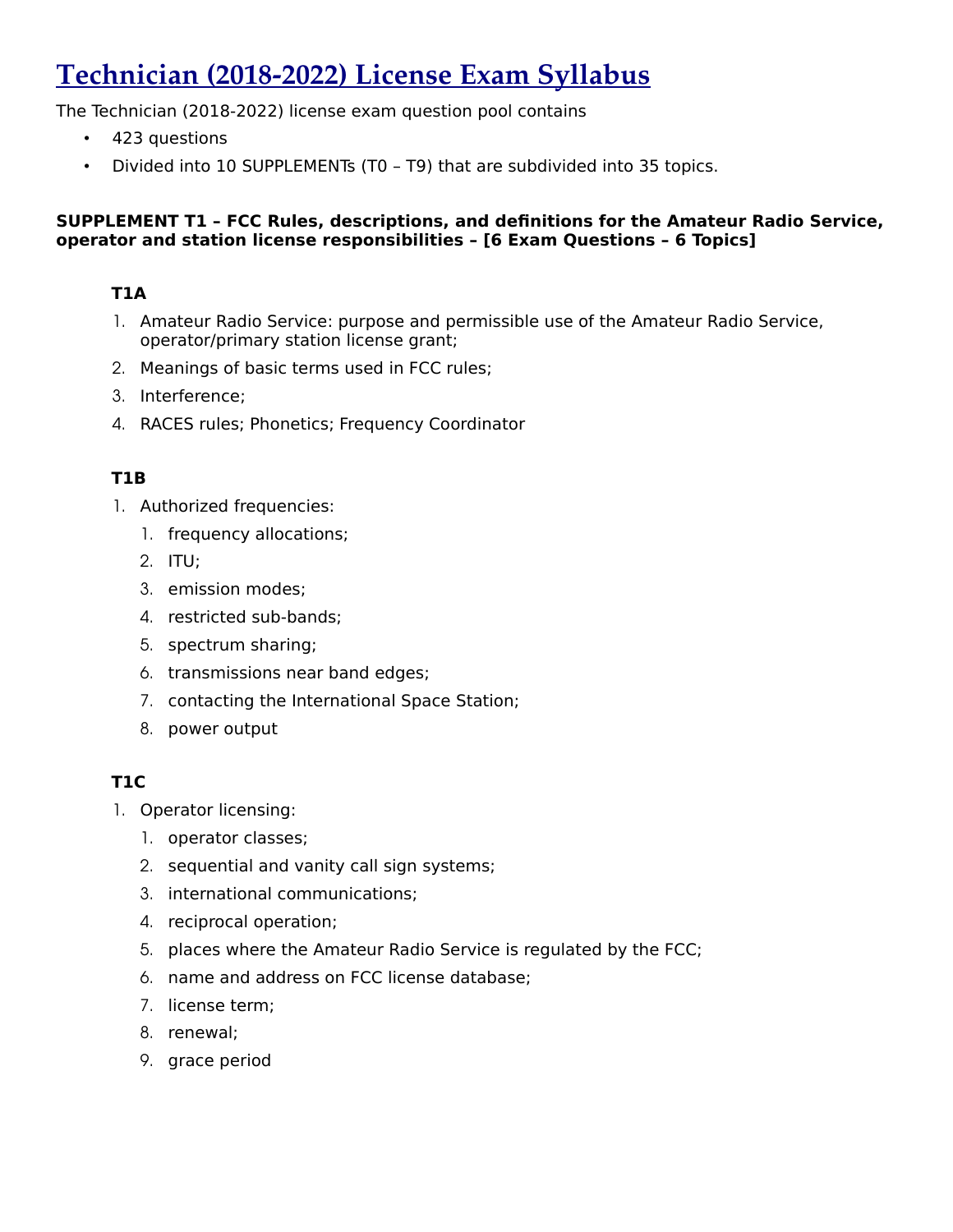## **T1D**

- 1. Authorized and prohibited transmission:
	- 1. communications with other countries;
	- 2. music;
	- 3. exchange of information with other services;
	- 4. indecent language;
	- 5. compensation for use of station;
	- 6. retransmission of other amateur signals;
	- 7. codes and ciphers;
	- 8. sale of equipment;
	- 9. unidentified transmissions;
	- 10. one-way transmission

# **T1E**

- 1. Control operator and control types:
	- 1. control operator required;
	- 2. eligibility;
	- 3. designation of control operator;
	- 4. privileges and duties;
	- 5. control point;
	- 6. local, automatic and remote control;
	- 7. location of control operator

# **T1F**

- 1. Station identification;
- 2. repeaters;
- 3. third-party communications;
- 4. club stations;
- 5. FCC inspection

# **SUPPLEMENT T2 – Operating Procedures – [3 Exam Questions – 3 Topics]**

# **T2A**

- 1. Station operation:
	- 1. choosing an operating frequency;
	- 2. calling another station;
	- 3. test transmissions;
	- 4. procedural signs;
	- 5. use of minimum power;
	- 6. choosing an operating frequency;
	- 7. band plans;
	- 8. calling frequencies;
	- 9. repeater offsets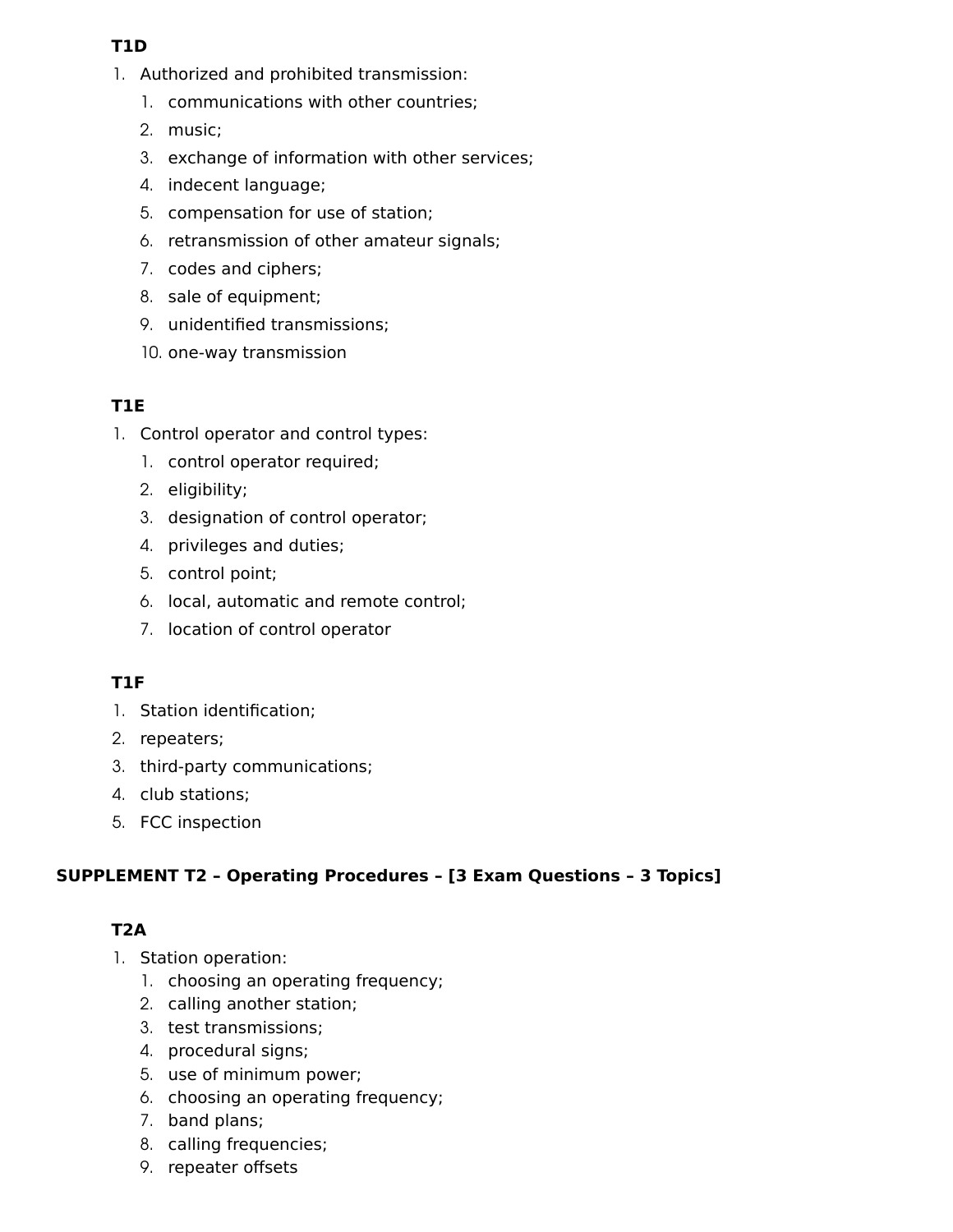# **T2B**

- 1. VHF/UHF operating practices:
	- 1. SSB phone;
	- 2. FM repeater;
	- 3. simplex;
	- 4. splits and shifts;
	- 5. CTCSS; DTMF;
	- 6. tone squelch;
	- 7. carrier squelch;
	- 8. phonetics;
	- 9. operational problem resolution;
	- 10. Q signals

# **T2C**

- 1. Public service:
	- 1. emergency and non-emergency operations;
	- 2. applicability of FCC rules;
	- 3. RACES and ARES;
	- 4. net and traffic procedures;
	- 5. emergency restrictions

#### **SUPPLEMENT T3 – Radio wave characteristics: properties of radio waves; propagation modes – [3 Exam Questions – 3 Topics]**

# **T3A**

- 1. Radio wave characteristics:
	- 1. how a radio signal travels;
	- 2. fading; multipath;
	- 3. polarization;
	- 4. wavelength vs absorption;
	- 5. antenna orientation

# **T3B**

- 1. Radio and electromagnetic wave properties:
	- 1. the electromagnetic spectrum;
	- 2. wavelength vs frequency;
	- 3. nature and velocity of electromagnetic waves;
	- 4. definition of UHF, VHF, HF bands;
	- 5. calculating wavelength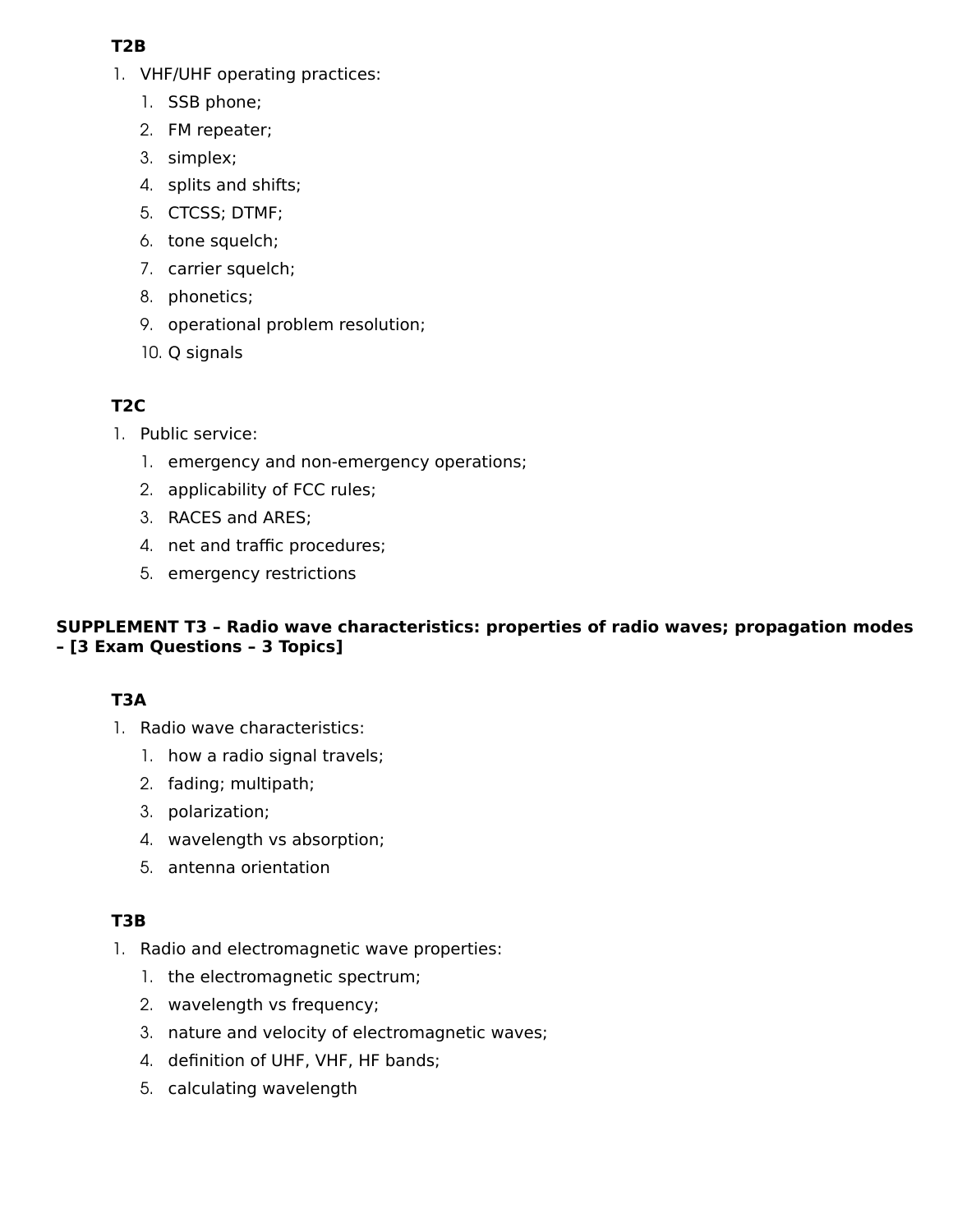# **T3C**

- 1. Propagation modes:
	- 1. line of sight;
	- 2. sporadic E;
	- 3. meteor and auroral scatter and reflections;
	- 4. tropospheric ducting;
	- 5. F layer skip; radio horizon

# **SUPPLEMENT T4 – Amateur radio practices and station set-up – [2 Exam Questions – 2 Topics]**

# **T4A**

- 1. Station setup:
	- 1. connecting microphones;
	- 2. reducing unwanted emissions;
	- 3. power source;
	- 4. connecting a computer;
	- 5. RF grounding;
	- 6. connecting digital equipment;
	- 7. connecting an SWR meter

# **T4B**

- 1. Operating controls:
	- 1. tuning; use of filters;
	- 2. squelch function;
	- 3. AGC;
	- 4. transceiver operation;
	- 5. memory channels

#### **SUPPLEMENT T5 – Electrical principles: math for electronics; electronic principles; Ohm's Law – [4 Exam Questions – 4 Topics]**

# **T5A**

- 1. Electrical principles, units, and terms:
	- 1. current and voltage;
	- 2. conductors and insulators;
	- 3. alternating and direct current;
	- 4. series and parallel circuits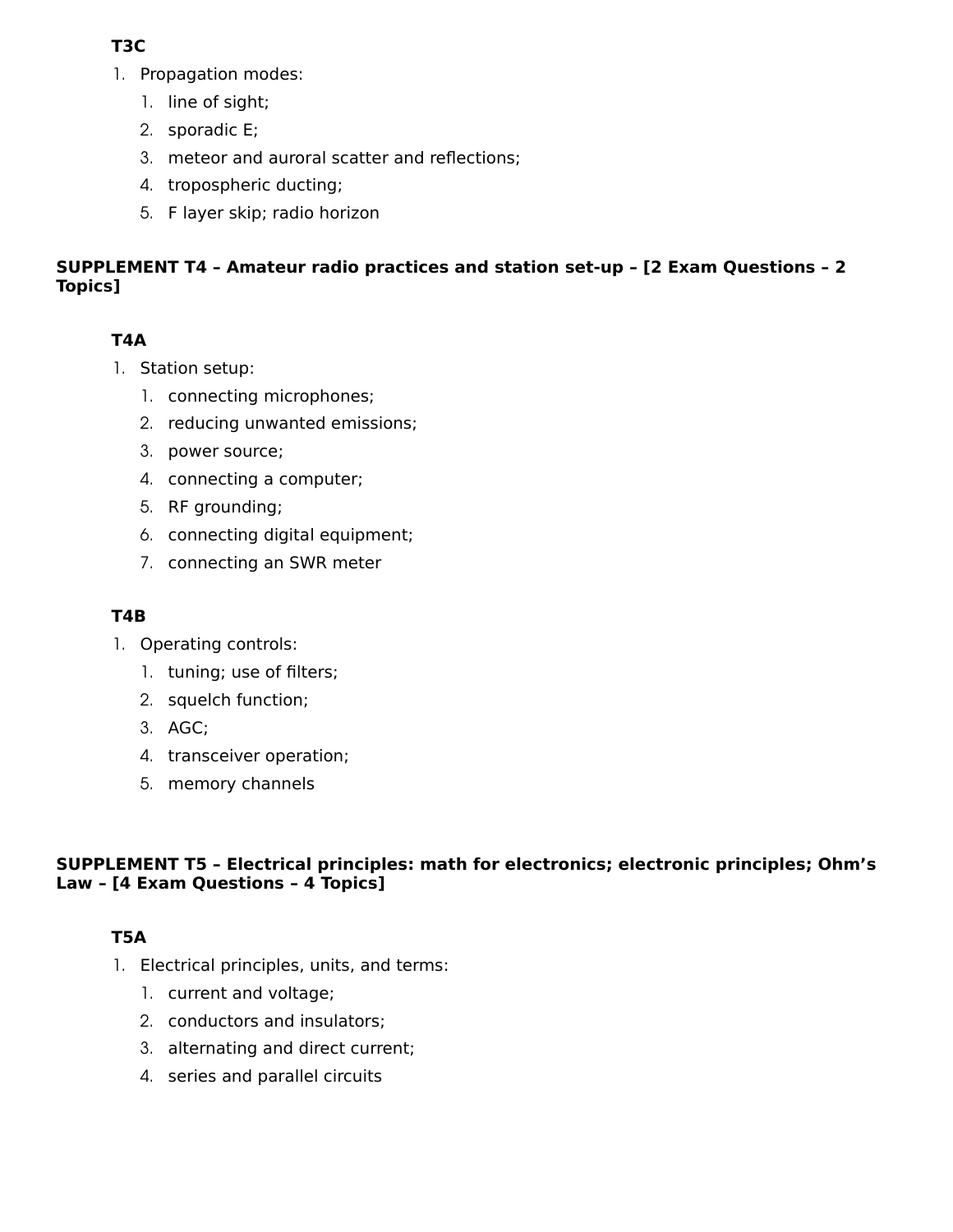#### **T5B**

- 1. Math Math for electronics:
	- 1. conversion of electrical units;
	- 2. decibels;
	- 3. the metric system

# **T5C**

- 1. Electronic principles:
	- 1. capacitance;
	- 2. inductance;
	- 3. current flow in circuits;
	- 4. alternating current;
	- 5. definition of RF;
	- 6. definition of polarity;
	- 7. DC power calculations; impedance

# **T5D**

- 1. Ohm's Law:
	- 1. formulas and usage;
	- 2. components in series and parallel

#### **SUPPLEMENT T6 – Electrical components; circuit diagrams; component functions – [4 Exam Questions – 4 Topics]**

# **T6A**

- 1. Electrical components:
	- 1. fixed and variable resistors;
	- 2. capacitors and inductors;
	- 3. fuses;
	- 4. switches;
	- 5. batteries

# **T6B**

- 1. Semiconductors:
	- 1. basic principles and applications of solid state devices;
	- 2. diodes and transistors

# **T6C**

- 1. Circuit diagrams;
- 2. schematic symbols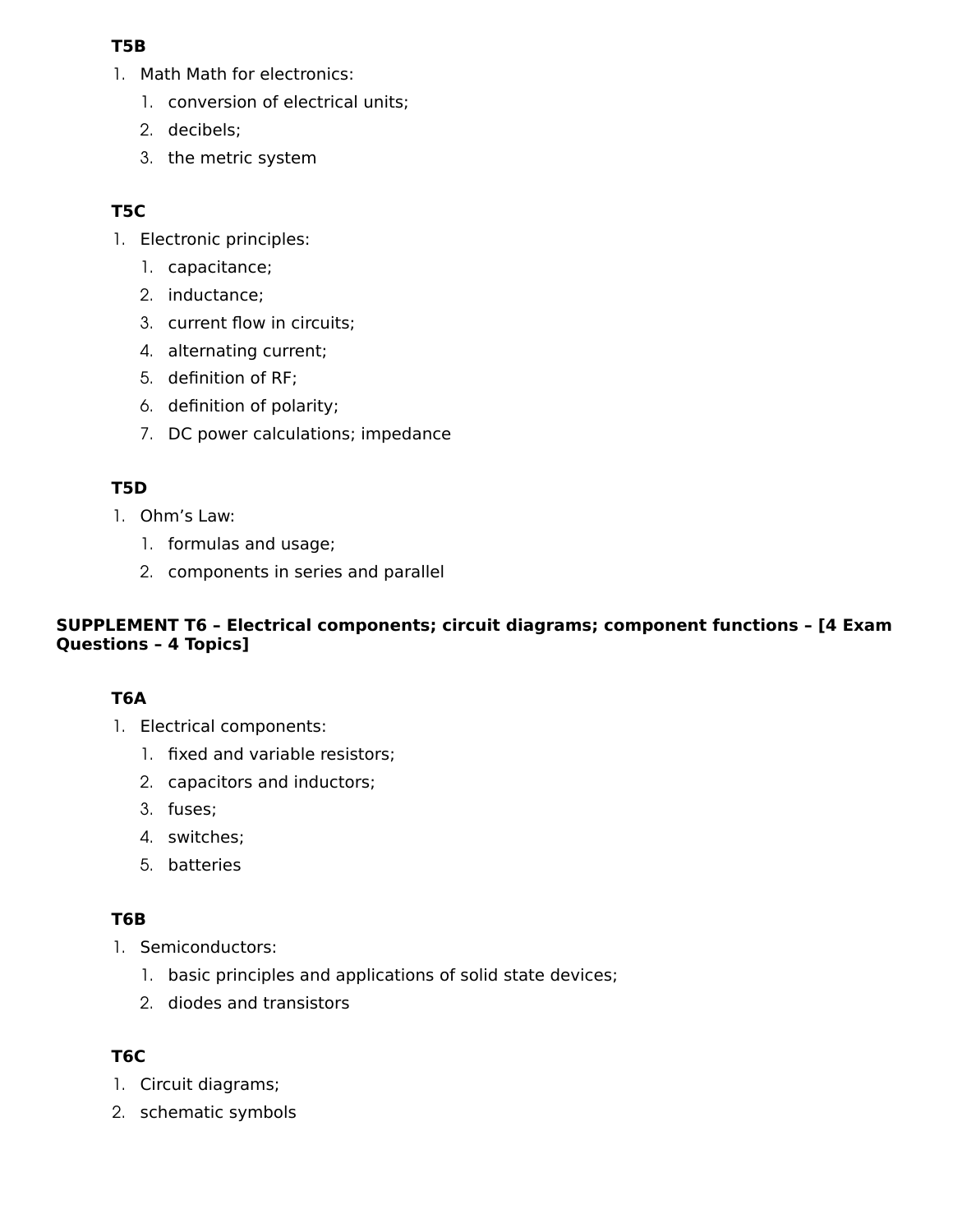#### **T6D**

- 1. Component functions:
	- 1. rectification;
	- 2. switches;
	- 3. indicators;
	- 4. power supply components; resonant circuit;
	- 5. shielding;
	- 6. power transformers;
	- 7. integrated circuits

#### **SUPPLEMENT T7 – Station equipment: common transmitter and receiver problems; antenna measurements; troubleshooting; basic repair and testing – [4 Exam Questions – 4 Topics]**

# **T7A**

- 1. Station equipment: receivers;
	- 1. transmitters;
	- 2. transceivers;
	- 3. modulation;
	- 4. transverters;
	- 5. transmit and receive amplifiers

# **T7B**

- 1. Common transmitter and receiver problems:
- 2. symptoms of overload and overdrive;
- 3. distortion;
- 4. causes of interference;
- 5. interference and consumer electronics;
- 6. part 15 devices;
- 7. over-modulation;
- 8. RF feedback;
- 9. off frequency signals

# **T7C**

- 1. Antenna measurements and troubleshooting:
	- 1. measuring SWR;
	- 2. dummy loads;
	- 3. coaxial cables;
	- 4. causes of feed line failures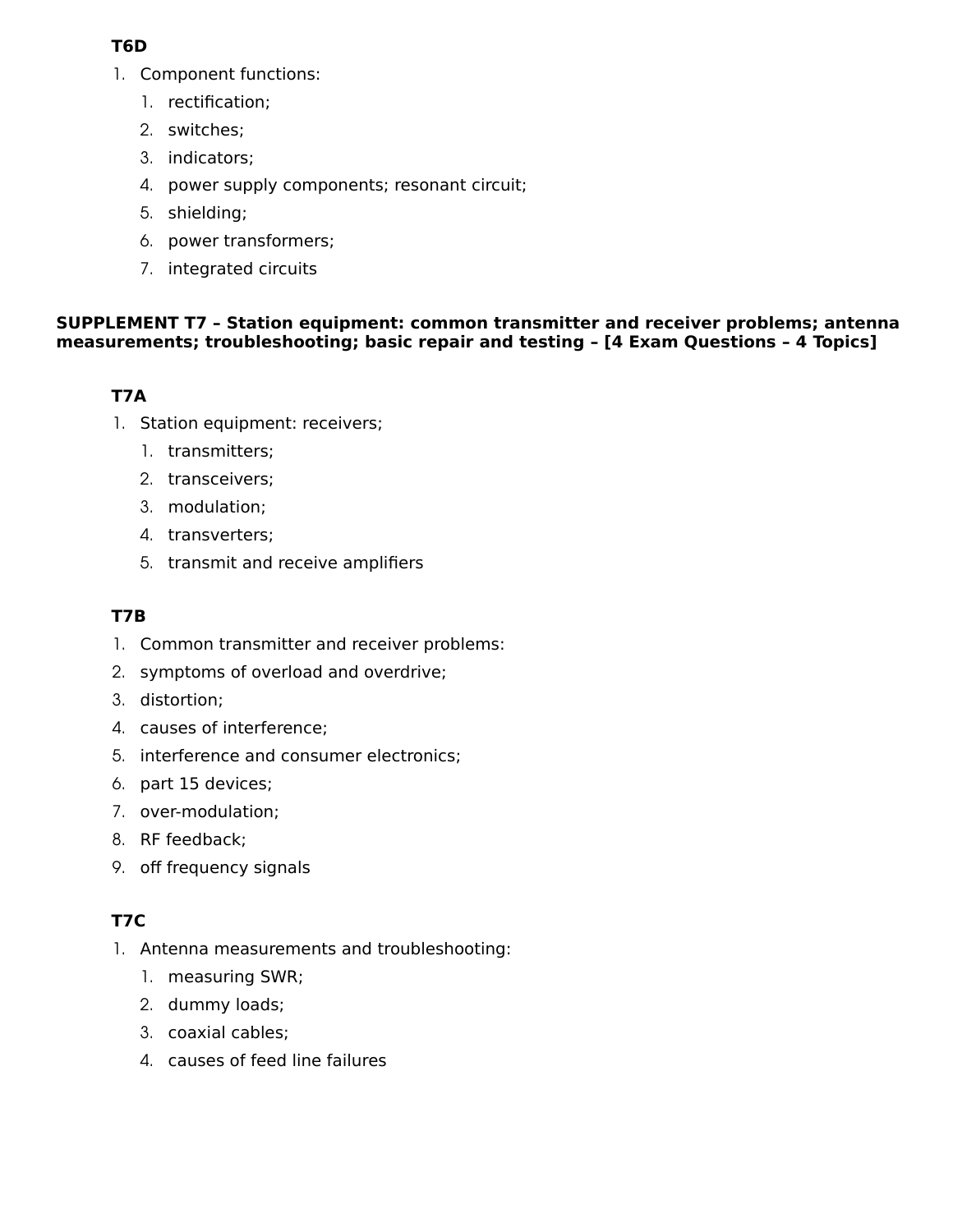# **T7D**

- 1. Basic repair and testing:
	- 1. soldering;
	- 2. using basic test instruments;
	- 3. connecting a voltmeter,
	- 4. ammeter,
	- 5. or ohmmeter

#### **SUPPLEMENT T8 – Modulation modes: amateur satellite operation; operating activities; nonvoice and digital communications – [4 Exam Questions – 4 Topics]**

# **T8A** –

- 1. Modulation modes:
	- 1. bandwidth of various signals;
	- 2. choice of emission type

#### **T8B**

- 1. Amateur satellite operation;
	- 1. Doppler shift;
	- 2. basic orbits;
	- 3. operating protocols;
	- 4. transmitter power considerations;
	- 5. telemetry and telecommand;
	- 6. satellite tracking

# **T8C**

- 1. Operating activities:
- 2. radio direction finding;
- 3. radio control;
- 4. contests;
- 5. linking over the internet;
- 6. grid locators

# **T8D**

- 1. Non-voice and digital communications:
	- 1. image signals;
	- 2. digital modes;
	- 3. CW;
	- 4. packet radio;
	- 5. PSK31;
	- 6. APRS;
	- 7. error detection and correction;
	- 8. NTSC; amateur radio networking;
	- 9. Digital Mobile/Migration Radio